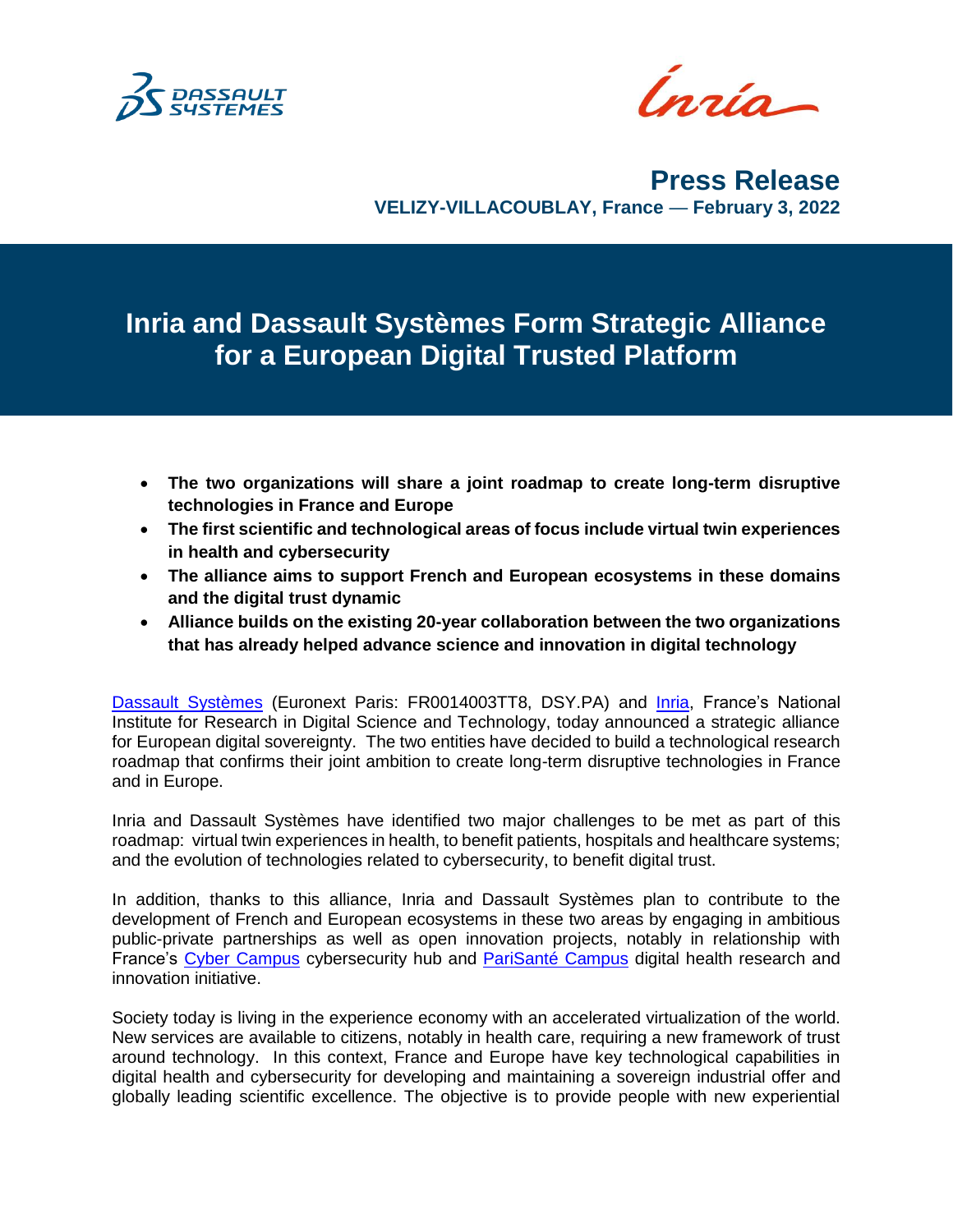solutions based on the highest levels of trust and services.

The alliance between Inria and Dassault Systèmes marks the next step in strengthening their 20 year collaboration dedicated to critical advances in digital technology and science. Most recently, they worked with a group of organizations in France to develop the country's contact tracing application during the COVID-19 pandemic, TousAntiCovid, to support the French Directorate General of Health's crisis management. They were also members of the BioIntelligence consortium of industrial and academic partners in France focused on digitally transforming drug discovery and development processes. Several startups stemming from Inria's proactive policy for technological entrepreneurship, such as Distène and Argosim, have now joined Dassault Systèmes.

"The virtualization of society requires new scientific and technological fundamentals to provide people with the highest level of experiences and trust. Europe and France have world-class research and technological capabilities, exemplified by the leadership of Inria and Dassault Systèmes as well as very innovative startups in their domains. New ecosystems are emerging to tackle these challenges, crossing the public-private divide for the benefit of all," said Bernard Charlès, Vice Chairman and CEO, Dassault Systèmes.

"This strategic alliance with world leader Dassault Systèmes is part of an action plan to strengthen the digital power of France and Europe. For Inria, engaging in such an alliance is another stepping-stone to build an active digital ecosystem combining world-class universities, startups and leading companies, with the same vision on sovereignty issues and the definition of joint roadmaps in terms of research, technology and innovation, and also on the issue of skills development," said Bruno Sportisse, CEO, Inria.

###

## **FOR MORE INFORMATION**

Dassault Systèmes' 3DEXPERIENCE platform, 3D design software, 3D Digital Mock Up and Product Lifecycle Management (PLM) solutions: [http://www.3ds.com](http://www.3ds.com/)

## **SHARE THIS ON TWITTER**



.@Inria and @Dassault3DS form strategic alliance for a European digital trusted platform #3DEXPERIENCE